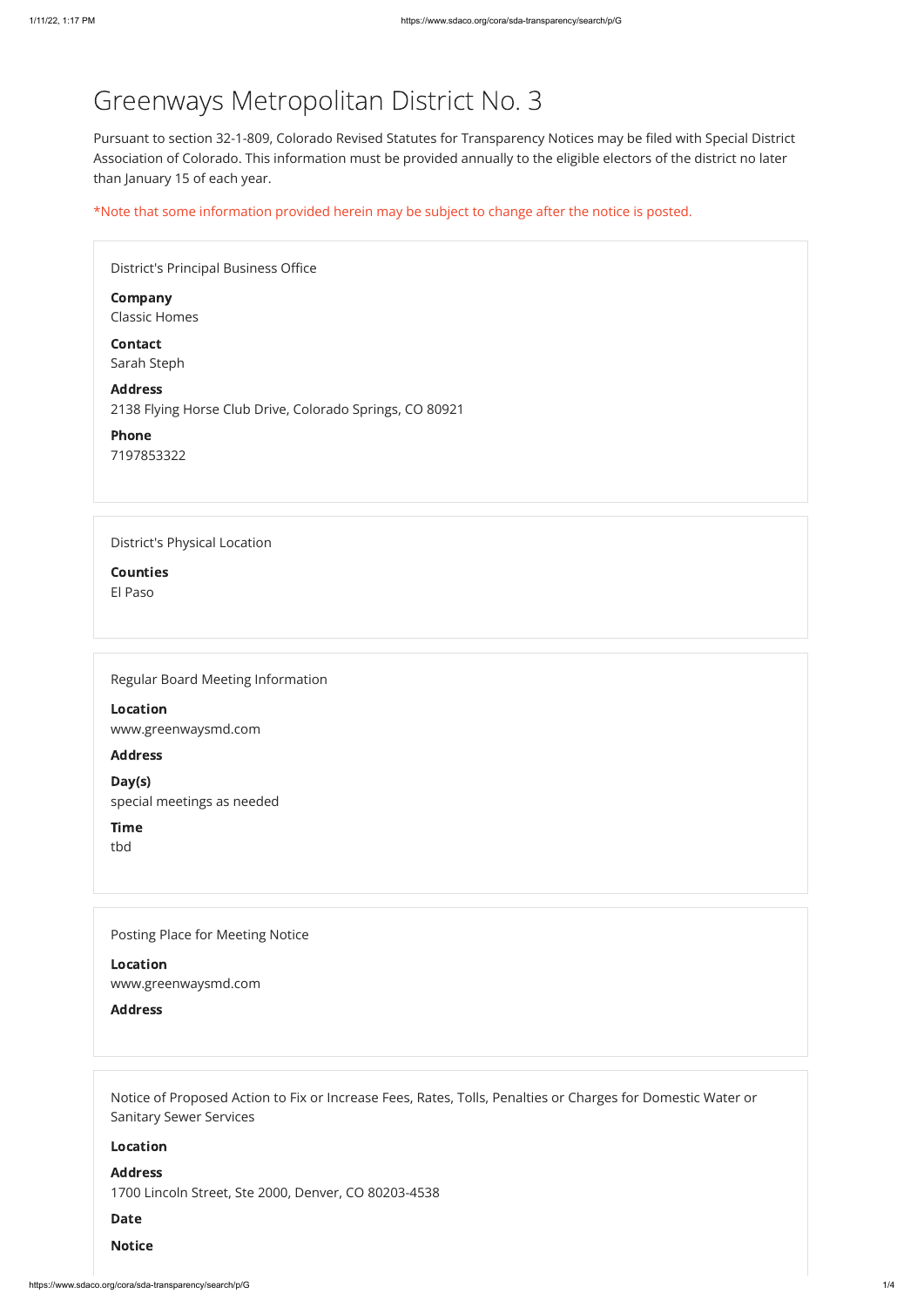https://www.sdaco.org/cora/sda-transparency/search/p/G 2/4 George Lenz

Current District Mill Levy

Mills 44.530

Ad Valorem Tax Revenue

Revenue reported may be incomplete or unaudited as of the date this Notice was posted.

Amount(\$) 0.00 (2021 unaudited)

Date of Next Regular Election

Date 05/03/2022

Pursuant to 24-72-205 C.R.S

The district's research and retrieval fee is \$33.58 for per hour

### District Policy

Contact the person named below regarding the Board's policy for research and retrieval of the District's public records.

# District contact information for open records request:

Russell W. Dykstra

Names of District Board Members

### Board Member 2

Board President Name James Boulton

### Board Member 3

Contact Info rdykstra@spencerfane.com

Election No, this office will not be on the next regular election ballot

Name

Douglas Stimple

### Contact Info

rdykstra@spencerfane.com

### Election

Yes, this office will be on the next regular election ballot

Name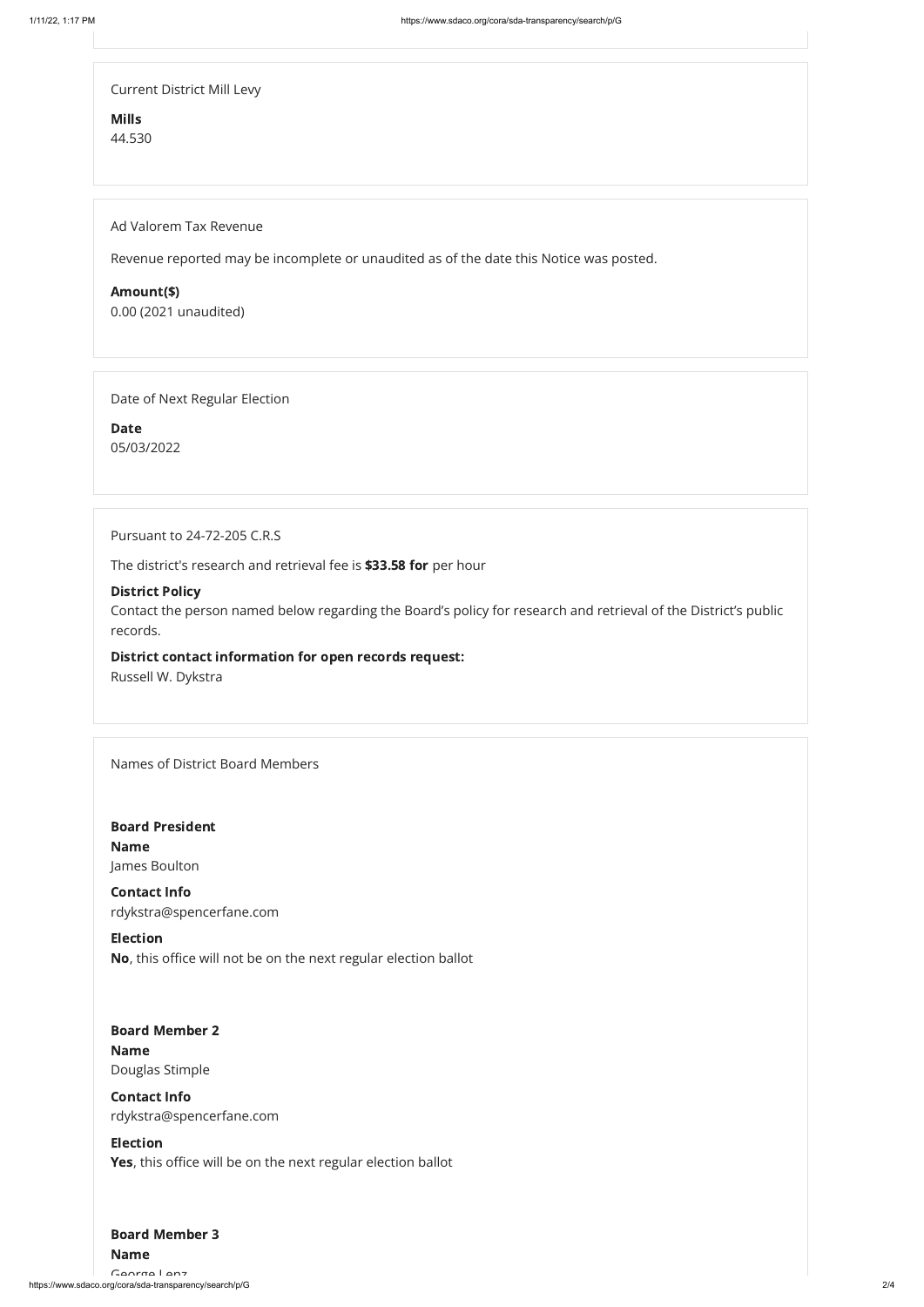### Board Member 6

George Lenz

# Contact Info

rdykstra@spencerfane.com

# Board Member 4 Name Joseph Loidolt

### Election

Yes, this office will be on the next regular election ballot

# Board Member 5 Name

Contact Info rdykstra@spencerfane.com

### Election

No, this office will not be on the next regular election ballot

# Board Member 7 Name N/A

Jerald Richardson

Contact Info rdykstra@spencerfane.com

# Election

No, this office will not be on the next regular election ballot

Name

N/A

### Contact Info

Election No, this office will not be on the next regular election ballot

https://www.sdaco.org/cora/sda-transparency/search/p/G 3/4 The district's election results will be posted on the website of the Colorado Secretary of State

Contact Info

Election No, this office will not be on the next regular election ballot

Board Candidate Self-Nomination Forms

Any eligible elector of the special district who desires to be a candidate for the office of special district director must file a self-nomination and acceptance form or letter with the designated election official.

Deadline for Self-Nomination Forms

Self-nomination and acceptance forms or letters must be filed not less than 67 days before the date of the regular election.

District Election Results